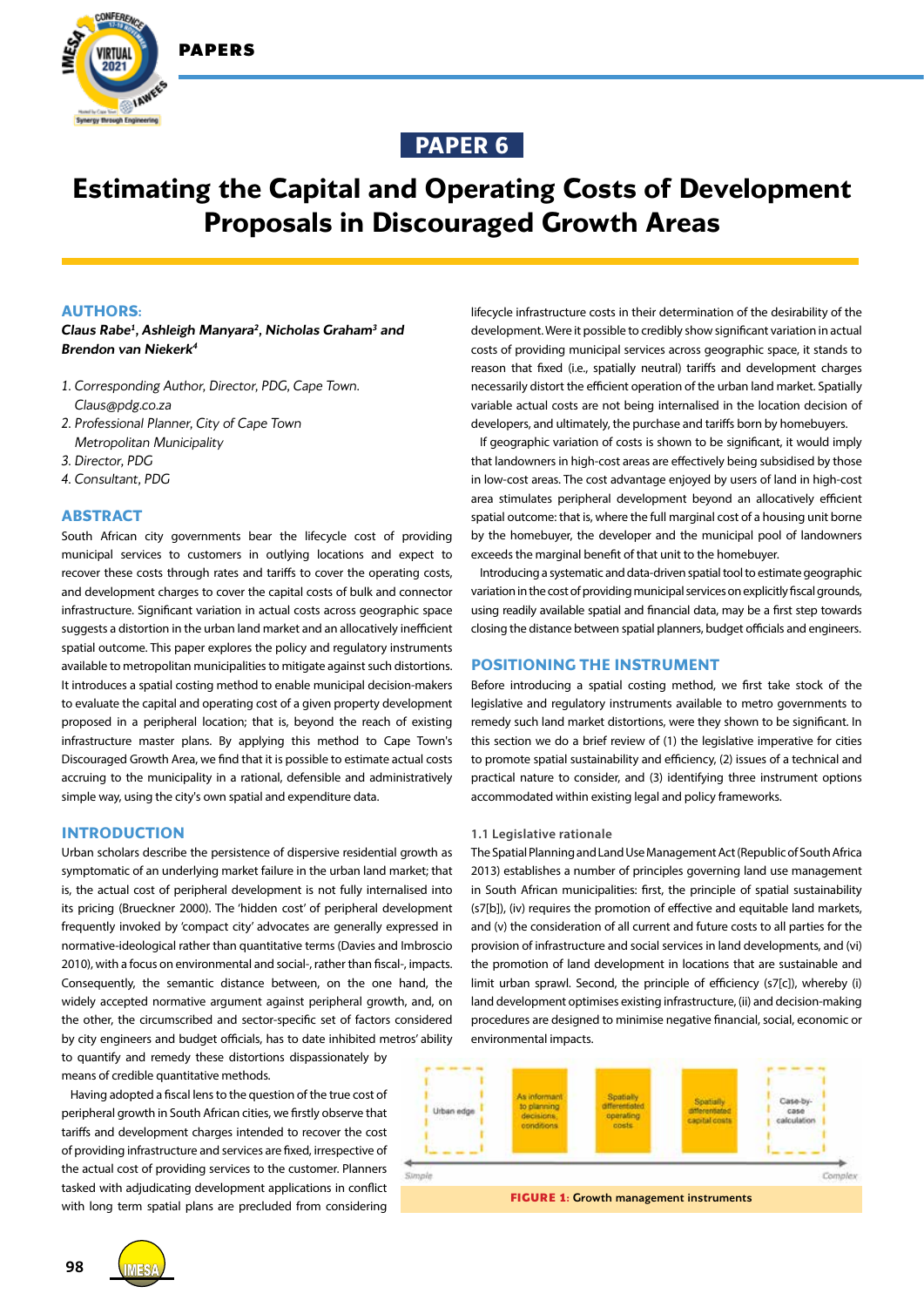**IMESA** 

3S Media **3S Media**

To enact the principle of spatial sustainability, South African cities have generally relied on the urban edge as a relatively simple growth management tool to protect high potential agricultural land, raise the effective cost of peripheral development through constraining the supply of land, and create certainty for technical planning. However, in her survey of three South African metros, Horn finds evidence of disregard for urban edge policies, with the spatial logic of urban development directed by ad hoc public and private housing development applications rather than formally adopted planning policy (2019). The implied shift from a regional to a case-by-case approach to land use decision making tilts the emphasis from regional environmental and social factors towards developmentspecific and developer-calculated economic benefits and the number of housing units provided (Horn 2019).

This shift in approach culminated in Cape Town replacing its urban edge with a new instrument in 2017; such that all unprotected developable land beyond its erstwhile urban growth is designated as a "Discouraged Growth Area" (City of Cape Town 2018:6), where both capital and operating costs associated with the development will be borne directly by the developer, in the form of on-site provision and maintenance, or through administered fees which are reflective of actual development costs given the type and location of a given development. These administered fees may include, inter alia, development contributions or spatially differentiated tariffs and rates. Whilst these provisions are available to reduce fiscal impacts associated with unplanned growth, the municipality had not developed a method or tool to quantify fiscal implications of development proposals.

## **1.2 Technical considerations**

The key technical question which arose is how to correctly estimate actual costs and incorporate this evidence into the initial development decision.

Simple instruments (e.g. an urban edge) are cheaper and less burdensome to administer, easier to 'explain to a judge', and creates certainty for both city officials and developers. An urban edge serves to trigger a number of additional controls by virtue of a proposed development's application, placing the onus of the applicant to demonstrate desirability in terms of sitespecific circumstances. Judiciously implemented, an urban edge in principle and by design should achieve cost efficiencies by preventing unplanned, leapfrog development.

However, the strength of its rationale begins to falter at site-level. It becomes assailable for being arbitrarily delineated and out-of-touch with the demands of the property market and the economy more broadly. When assessed as a remedy for land market failure, an urban edge is an untargeted, undifferentiated binary instrument.

When intervening in complex systems such as cities, instruments designed on the basis of stylised 'rules of thumb' rather than nuanced and evidencebased understanding of the causal processes driving urban development are much more likely to generate unintended consequences and perverse incentives.

On the other end of the spectrum, actual costs associated with a given development can be estimated on a case-by-case basis by engineers using a range of sector-specific models. However, this will impose significant costs on either the developer or the local authority where a degree of preliminary or detailed design is needed to properly calculate the costs of service provision. If conducted by the developer, the city official will have little control over the underlying assumptions informing the cost estimation, or the range of factors being considered. Unless the city official can provide a template for such calculations which cover all municipal services and include both capital and operating costs, developer-driven estimates may result incorrect or inconsistent results.

The middle ground between the aforementioned simple instrument, and a detailed case-by-case costing study, is a multi-sector, spatially-sensitive cost estimation method which relies on a set of explicit assumptions and calculation techniques. An overly sophisticated method requires significant and ongoing technical capacity and data to set up and maintain, can be prone to estimation error and thus vulnerable to legal challenges and may generate ambiguous signals to officials and property markets. Thus, striking the balance between accuracy and practicality should be informed by (1) the threshold of accuracy required by law and policy, (2) the availability and reliability of spatially disaggregated expenditure data, and (3) the extent to which costs can be reliably estimated given the nature of bulk engineering service provision and the operations and maintenance of the infrastructure.

#### **1.3 Legal mechanisms**

A second important dimension in positioning the instrument is its interface with the land use decision making process. There is more than one possible point of entry with regards to applying the outputs of an envisaged spatial costing tool to the land use decision-making and condition-setting process. These may be broadly categorised into 'direct' and 'indirect' mechanisms:

- 1. Direct application of the spatial costing tool as a fee-setting mechanism, including (1) setting development contributions on the basis of anticipated actual capital costs, directly influencing the developer decision; (2) applying surcharges to rates and/or tariffs on an ongoing basis to recover the actual operating cost of providing services to end-users;
- 2. Indirect application of the spatial costing tool as a guide to planning decisions, including (1) as a source of evidence to inform the assessment of desirability, specifically to strengthen to argument for refusal; and (2) as the basis upon which to specify conditions for approval, including but not limited to maintenance guarantees and the establishment of homeowners' associations.

#### *1.3.1 Spatial costing tool as a capital cost recovery mechanism*

'Impact fees' are a common means to recover capital costs associated with development. Development charges ('DCs') is a local variant of impact fees. In South Africa, city policy typically provides that DCs can be increased on a geographical scale to recover costs more accurately within specific impact zones, although this is not currently being applied.

Actual costs can be calculated on a case-by-case basis where exceptional circumstances exist, such as an unprecedented scale of a development and where there is exceptional dependence or independence from municipal engineering services. However, DCs cannot be used for the purpose of achieving spatial planning or economic development objectives, and DCs should be administratively simple and transparent (City of Cape Town 2014).

# *1.3.2 Spatial costing tool as an operating cost recovery mechanism* Spatially differentiated tariffs internalise the true cost of providing services to prospective end users, thus enhancing citywide economic and resource efficiency by depressing the demand for development in higher cost areas. They are also more equitable and aligned to the cost of service principle, as they better account for variation in customer contributions, and reduce cross subsidies to high-cost customers. However, arguments against spatially differentiated tariffs are that they (1) raise administrative costs, (2) reduce the affordability of services for customers in some areas, (3) encourage off-grid options, and (4) undermine customer equity on a regional basis.

In South Africa, operating costs are nominally recovered through two mechanisms, property rates and tariffs. Property rates are governed by the Municipal Property Rates Act ('MPRA'), which states categorically that it is impermissible to differentiate rates on any criteria except land use categories



IMESA **99**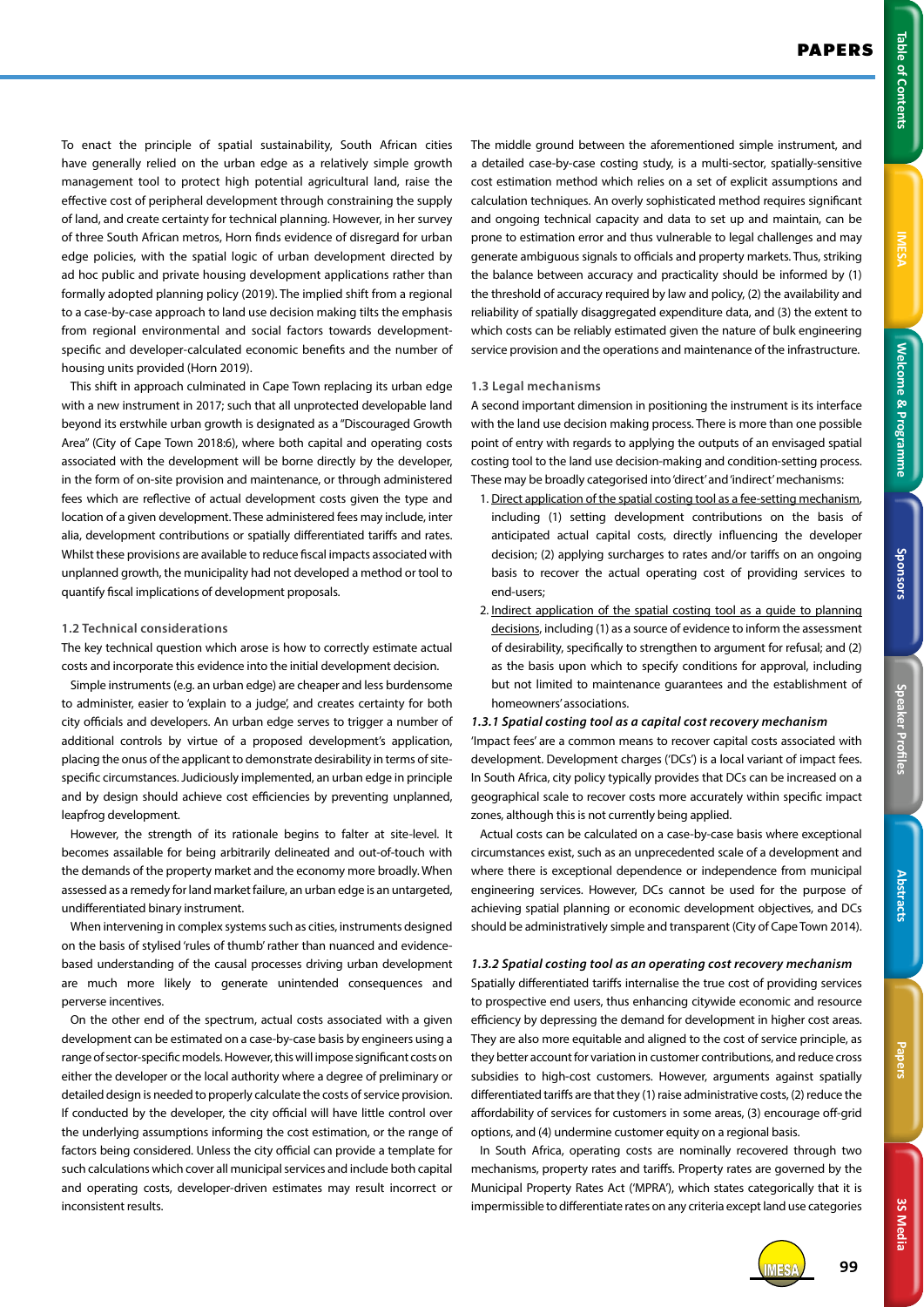

and market value (S19), with the exception of Special Ratings Areas ('SRAs'), that allow for the levying of additional rates for the purpose of improving that area, and are thus are not suited to be applied as a mechanism for recovery of operating costs through differentiated property rates.

Tariffs are governed by the Municipal Systems Act (Republic of South Africa 2000), which empowers municipalities to establish internal municipal service districts ('IMSDs'), (S85) where municipalities may set tariffs, levies, special surcharges or increase tariffs (S85[3]). However, IMSDs must balance development needs, promote the citywide economy, contribute to integration and not entrench disparity. It may therefore be argued that the establishment of IMSDs, in furtherance of spatially differentiated operating cost recovery, is ostensibly reconcilable with governing legislation.

#### *1.3.3 Spatial costing tool as a guide to planning decisions*

Municipalities may adopt guidelines to guide decision-making in respect of applications made in terms of their Municipal Planning By-Law. Of the various criteria given for determining desirability (s99), the spatial costing tool may conceivably provide information with regards to (1) socio-economic impact, (2) impact on external engineering services, (3) impact on safety, health and wellbeing, (4) biophysical environment, and (5) transport impacts (City of Cape Town 2015). These metrics may be considered alongside motivations for site specific exemptions, and all other relevant spatial informants.

| <b>TABLE 1: Measuring desirability (Source: City of Cape Town Municipal</b><br>Planning By-Law 2015) |                                        |  |  |  |
|------------------------------------------------------------------------------------------------------|----------------------------------------|--|--|--|
| Desirability criteria                                                                                | <b>Desirability metrics</b>            |  |  |  |
| Socio-economic impact                                                                                | • Bulk capital cost /<br>service / EDU |  |  |  |
| Impact on external engineering services                                                              | • Operating cost / service / EDU       |  |  |  |
| Impact on safety, health and wellbeing                                                               | • Distance to social facilities        |  |  |  |
| Impact on biophysical environment                                                                    | • Distance to emergency<br>services    |  |  |  |
| Transport impacts, parking, access                                                                   | • Transport-related emissions          |  |  |  |

## **(HOW) DO COSTS VARY IN SPACE?**

The motivation for developing a spatial costing tool is underpinned by three core assumptions, which will be interrogated in this section: (a) actual costs vary in space; (b) costs in peripheral locations are greater than in other areas of the city; and (c) it is technically possible to calculate actual costs with a reasonable degree of accuracy. In examining these technical questions, it is important to differentiate between capital and operating costs. This section will discuss the costing methodology that has been applied.

#### **1.4 Capital costs**

The capital cost of infrastructure varies according to the capacity of the infrastructure (such as the size of the pipeline, or the carrying capacity of the

road) and the extent of the infrastructure (i.e. its length). In order to calculate capital cost factors, we applied the concept of an Equivalent Development Unit ('EDU') as a standardised unit of demand – equivalent to a low-middle income dwelling unit. The use of standardised units of demand controls for the effect of infrastructure capacity on cost, resulting in cost variation determined solely by the extension to infrastructure required to service the EDU (i.e. through connector or link infrastructure). The location of the proposed development should be known in relation to (a) the distance to the bulk water network, (b) the distance to the bulk sewer network, (c) the distance to the medium voltage electricity network, (d) the distance to the primary road network, and (e) the distance to the nearest landfill or solid waste transfer station.

The richest sources of empirical findings with regard to actual capital costs across space in Cape Town are the Cape Town Growth Options study (City of Cape Town 2012) and the Medium-Term Infrastructure Investment Framework (City of Cape Town 2017), which found that the main determinant of geographic variation in capital costs is the extent to which scale efficiencies have been realised by the magnitude of development within a given network or service district. In other words, capital cost efficiencies are chiefly realised through orderly growth within predefined catchments, because of the ability to correctly plan, size and phase, and thus fully utilise – bulk and connector infrastructure. Accordingly, ad hoc and unanticipated patterns of development are significantly more costly than incremental, contiguous and planned growth. Since the rate of development within a given catchment is central to the estimation of capital costs, the latter cannot be systematically and accurately estimated in the absence of a credible 20-year land use model and high level master plan. It may only be assumed that large outof-sequence development is likely to have disproportionately high capital cost implications. It is therefore recommended that in these cases, capital costs are estimated on a case-by-case basis, closely guided and monitored by planning officials.

Table 2 shows the different bulk and connector factors and data sources that were considered when calculating the capital costs. Note that for the bulk systems, the DC's for these services had already been calculated.

#### **1.5 Operating costs**

The conceptual framework that was applied to the operating cost allocation assumes that only a portion of operating costs vary in space. The portion of costs that are spatially neutral are either determined by the number of customers on the service (called 'fixed costs' because these costs are spread among existing and future customers) or by the quantity of the service provided (called 'demand-driven costs' as these will vary directly with the quantity of the service delivered). Spatially variable costs are also divided into those that are determined by the location of where the service is provided (called 'unit driven costs'), or by

| <b>TABLE 2: Capital cost factors</b> |                                                                                                                                                                                                |                                                                   |  |  |  |
|--------------------------------------|------------------------------------------------------------------------------------------------------------------------------------------------------------------------------------------------|-------------------------------------------------------------------|--|--|--|
|                                      | <b>Connector infrastructure</b>                                                                                                                                                                | <b>Bulk infrastructure</b>                                        |  |  |  |
| Water                                | DGA broken into 6 zones. Added bulk pipelines, servitude, storage and pumping<br>if required.                                                                                                  | Water $DC + marginal cost of additional capacity.$<br>if required |  |  |  |
| <b>Sanitation</b>                    | Spatial distance and elevation analysis to determine most efficient path for<br>infrastructure to bulk network. Added gravity and rising main costs, servitude<br>and pumping where necessary. | Sewer DC + marginal cost of additional capacity,<br>if required   |  |  |  |
| Electricity                          | Capacity and distance variable cost according to CCT calculator includes feeder<br>bays, customer site building, site switchgear, and 11kV cabling.                                            | Shared Network Charge depending on Eskom or<br>City area          |  |  |  |
| <b>Roads</b>                         | Distance to main road network multiplied by standard unit cost.                                                                                                                                | Roads DC                                                          |  |  |  |
| <b>Stormwater</b>                    | Not possible to determine at coarse scale + policy to detain stormwater on site.                                                                                                               | Stormwater DC                                                     |  |  |  |
| Solid waste                          | Threshold used to determine transfer station requirement.                                                                                                                                      | Waste DC                                                          |  |  |  |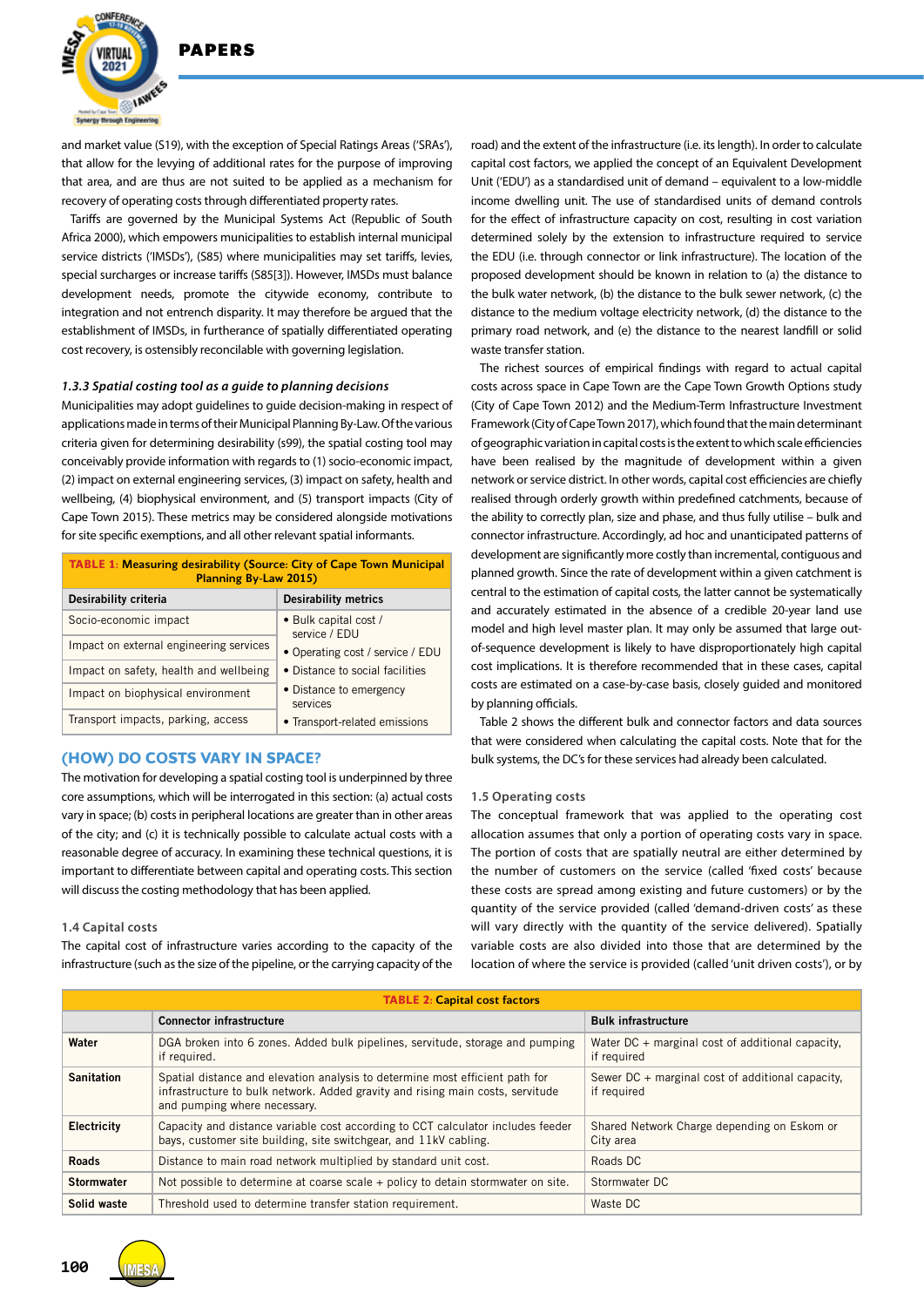**3S Media 3S Media**

the quantity of the service that is provided in a particular location (called 'demand-driven costs').

The four cost groupings are therefore called:

- (1) spatially variable demand-driven costs,
- (2) spatially variable unit-driven costs,
- (3) spatially neutral demand-driven costs, and
- (4) spatially neutral fixed costs.

The spatial unit of analysis of spatial variation and output of the operating cost modelling is an EDU, which is located at a point in space and has a service demand profile associated with it. The unit of analysis of the existing cost data is the service district (the size of which varies by service). The entire service district budget is included in the analysis, as this represents the real expenditure in providing the service which is the basis that the tariffs are set on.

It is important to note that this actual expenditure does not necessarily represent the cost of providing an adequate level of service, but only the actual expenditure incurred to maintain the current level of service.

The concept and resulting methodology was applied to roads, stormwater, water, sanitation, electricity and solid waste. Public transport operating costs are inherently spatial in nature and have been calculated based on modelled modal splits and trip distances, rather than on the methodology described below. Municipal public services and provincial social services have not been included in the analysis because the impact of space on these services is unclear, given that different levels of services are provided at different spatial scales, and the operating costs are determined more by the number of each facility that is provided, rather than their spatial location.

#### *1.5.1 Calculating spatial drivers of operating costs*

The methodology to calculate the operating cost drivers is described below:

## **Identify operating cost drivers (step one)**

The cost drivers are the factors that affect the costs of delivering a service. These are generally well known to line departments that are responsible for the delivery of the service. These costs can be spatially variable or fixed. The factors should be reduced to a single proxy indicator for which city wide spatial data could be obtained. For example, the mean slope of the area is taken as a proxy for the amount of pumping required to get wastewater and stormwater to the treatment works and stormwater outfalls respectively.

Once identified, the range of relative impact of each spatial cost driver on total cost should be estimated by officials and external professionals, which should be the starting point for the iterative analysis (step three).

The cost drivers considered for each service are shown in Table 3 below.

## **Analyse actual expenditure per district (step two)**

The only quantitative evidence for spatial variation in operating cost is the actual expenditure incurred by line departments in different locations in the city. The only spatially referenced expenditure is that which is recorded against the various districts for each service. This data source is limited in the following ways: (a) not all expenditure is recorded against the spatially located cost centres – some cost centres are centralised, but expenditure is dispersed differentially throughout the city; (b) districts are relatively large with wide variations in spatial characteristics; and (c) expenditure is not equal to the actual cost of providing a proper level of service, as operating budgets are inevitably constrained.

The simplifying assumption is that all areas are underfunded equally, which enables the determination of spatial variation despite under funding; (d) district expenditure is determined by the budgets made available, which may be determined in a range of different ways, which may include historical reasons, or differing operating practices of the district managers, which are unrelated to spatial characteristics of the districts. While this issue is recognised, it has to be assumed that the district expenditure is generally related to the cost of providing the service in that district and has been revised over time to be equitable across the city.

While acknowledging the above limitations, district expenditure is the best data available and is used as a starting point to test the impact of each of the cost drivers. Detailed actual operating expenditure for the most recent financial year should be obtained for all the services, and each line item categorised according to the conceptual framework categorisation.

Spatially neutral fixed costs for the entire municipal service are divided by the number of customers in the city to derive a unit cost (R/unit), while spatially neutral demand-driven costs are divided by the total amount of the service provided in that financial year to obtain a unit cost (R/ unit demand). Spatially variable demand-driven costs are divided by the

| <b>TABLE 3: Spatial drivers of operating costs, per service</b> |                                       |          |              |             |              |              |                 |
|-----------------------------------------------------------------|---------------------------------------|----------|--------------|-------------|--------------|--------------|-----------------|
|                                                                 |                                       | Water    | Waste water  | Electricity | Solid waste  | <b>Roads</b> | Storm-<br>water |
| Spatially neutral                                               | Service level                         | $\times$ | $\mathsf{X}$ | X           | $\mathsf{X}$ |              |                 |
|                                                                 | Land use                              | X        | X            | X           | X            | X            | $\mathsf{X}$    |
|                                                                 | Density                               | X        | X            | X           |              | X            | X               |
| Spatially variable, unit-driven                                 | Distance to depot/landfill            | $\sf X$  | $\mathsf{X}$ |             | X            | X            | X               |
|                                                                 | Age of fixed infrastructure           | $\sf X$  | X            | X           |              | X            |                 |
|                                                                 | Intensity of land use                 | X        | X            | X           | X            | X            |                 |
|                                                                 | Mean slope                            |          | X            |             |              |              | X               |
|                                                                 | Extent of infrastructure              |          |              | X           |              |              | X               |
|                                                                 | Bursts / blockages                    | $\sf X$  | X            |             |              |              |                 |
|                                                                 | Outsourced service provision          |          |              |             | X            |              |                 |
|                                                                 | % Vacant erven adjacent to<br>service |          |              | X           |              |              |                 |
| Spatially variable, demand-driven                               | Elevation                             | X        |              |             |              |              |                 |
|                                                                 | Mean slope                            |          | X            |             |              |              |                 |

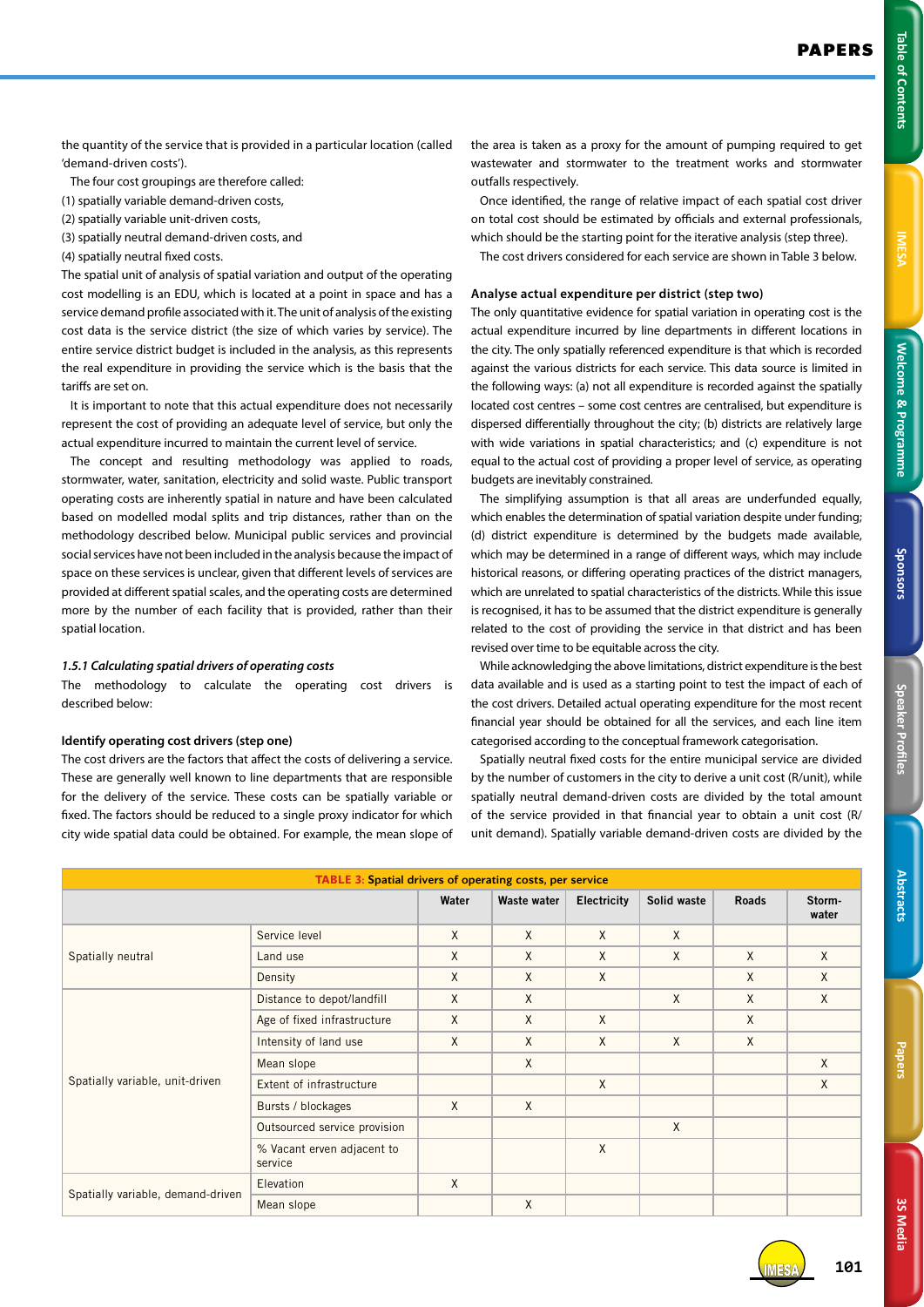

amount of the service consumed in each of the relevant spatial zones to obtain a unit cost (R/unit demand per area).

The calculation of the spatially variable unit-driven unit costs is the result of a further step described below.

## **Calibrate cost factors to match actual spatial variation in expenditure (step three)**

This is the most complex of the steps in the methodology and has four sub-steps:

- 1. Calculate the total spatially variable unit-driven operating cost per district. Line items in operating budgets that are classified as spatially variable unit-driven costs and allocated to a district (or depot within a district) are summed to obtain a district total;
- 2. Gather spatial data to populate zonal attributes for each existing transport zone which encompass the existing built fabric. Spatial data can sourced from the city, or derived by performing spatial queries on the city's spatial data using GIS software;
- 3. Multiply the assumed spatial cost factor for each spatial cost driver by the spatial characteristics of each and the number of units in each transport zone to generate a theoretical cost per district. The initial estimates of the impact of each cost driver are used to initialise the iterative process. An assumed base unit cost (R/unit/year) is multiplied by a land use factor, and then by the product of all the spatial factors for a particular transport zone to obtain a spatially variable unit cost per land use for that zone. This is multiplied by the current number of units of each land use to obtain a total operating cost per transport zone. The operating costs of all transport zones within a district are summed to get a theoretical (modelled) cost for that district which could be compared with the actual costs;
- 4. Calibrate the cost factors within the permissible range to match the actual district expenditure as far as possible. Once the possible range of each of the spatial cost factors is defined, Microsoft's Solver function is used to vary each spatial cost factor to solve for the lowest variance between the modelled and actual costs per district. The Solver function uses a Generalised Reduced Gradient algorithm for this process, resulting in a regression analysis solving for a minimum sum of least squares of the difference between the modelled and actual expenditure. Once the optimum solution is obtained, variances between the modelled and actual district costs will still be observed,

but these variances are deemed acceptable given the constraints to the district data methodology described above.

Using this method, we found that the extent to which operating costs vary in space depends largely on the type of service. Whereas over 90% of stormwater-related operating costs are spatially variable, over 90% of electricity-related operating costs are spatially neutral. In general, however, operating and maintenance costs per EDU may be determined in part on the basis of proximity-based and location specific (e.g. topographic) attributes. Therefore, it is technically possible to estimate operating and maintenance costs across space, even in absence of master plans, but for some services, the benefits associated with introducing spatially differentiated operating cost recovery may be too marginal to justify the costs associated with differentiated fee-setting.

#### **Preparation of cost surface for peripheral study area (step four)**

A grid cell of zonal attributes covering the peripheral study area is required in order to calibrate actual expenditure to spatial factors. The first step is the delineation of developable land beyond the city's growth boundaries into regular spatial units. In the case of Cape Town, a grid of 1x1km (100ha) cells is created using GIS software. Zonal attributes that impact on capital and operating costs are calculated, using cell centroids for spatial queries.

All spatial queries are performed using a combination of open source QGIS3 tools, including Raster Terrain Analysis, Point Sampling, QNEAT3 Pointcloud, Distance Matrix, Distance-to-Nearest-Hub and QChainage.

The table of attributes and corresponding data and methods used, are provided in Table 4 below.

Once calculated, these values are generalised to the grid cell. In other words, the entire cell assumes the attributes of the centroid of the cell. Where it is found that a connection from cell A's centroid to an adjacent cell B's centroid is less expensive than direct connection to bulk or road network, it is connected to the neighbour instead.

#### **Apply unit costs to peripheral study area (step five)**

Actual operating and capital cost factors calculated for each service within the existing urban area are transposed to the zonal attributes calculated for each grid cell in the peripheral study area, to arrive at an operating and capital cost surface. Once this has been created, it is possible to estimate the capital and operating lifecycle costs for a notional development in any developable, peripheral location.

| TABLE 4: Table of spatial cost factors to be calculated per grid cell |                                                                                                                          |                                                                                                         |                                                                                                                 |  |  |
|-----------------------------------------------------------------------|--------------------------------------------------------------------------------------------------------------------------|---------------------------------------------------------------------------------------------------------|-----------------------------------------------------------------------------------------------------------------|--|--|
| <b>Type</b>                                                           | <b>Attributes</b>                                                                                                        | Spatial data                                                                                            | Spatial method                                                                                                  |  |  |
| <b>Terrain</b>                                                        | • Slope, ruggedness, and elevation                                                                                       | · Digital elevation model                                                                               | • QGIS3 Raster Terrain Analysis plugin<br>• QGIS3 Point Sampling Tool plugin (to extract<br>elevation from DEM) |  |  |
| Network distance                                                      | • Depots, public transport hubs and<br>landfills                                                                         | • Facility point data<br>• Road network (class 1-3 only)                                                | • QGIS3 QNEAT3 Pointcloud<br>• QGIS3 Distance Matrix                                                            |  |  |
| <b>Straight line</b><br>distance                                      | • Nearest higher order roads, water<br>treatment works, bulk water<br>mains, electricity substation and<br>gravity sewer | • Facility point data<br>• Bulk water reticulation (where<br>diameter $>300$ mm and<br>$<$ 1000 $mm$ ). | • QGIS3 Distance-to-Nearest-Hub (Points)<br>• QGIS3 Point Sampling Tool (to extract elevation                   |  |  |
| <b>Conditional paths</b>                                              | • Of which rising main, landfill or<br>refuse transfer station                                                           | • Digital elevation model<br>• Facility point data                                                      | from DEM)<br>• QGIS3 QChainage – create vertices every 1km<br>along line, and calculate elevation per vertex    |  |  |
| <b>Vertical distance</b><br>along path                                | • Bulk main or wastewater<br>treatment works                                                                             | · Digital elevation mode<br>• Facility point data<br>• Network line data                                |                                                                                                                 |  |  |
| Catchment data                                                        | • Electricity authority                                                                                                  | • Electricity catchment data                                                                            | • QGIS3 Join attribute by location                                                                              |  |  |